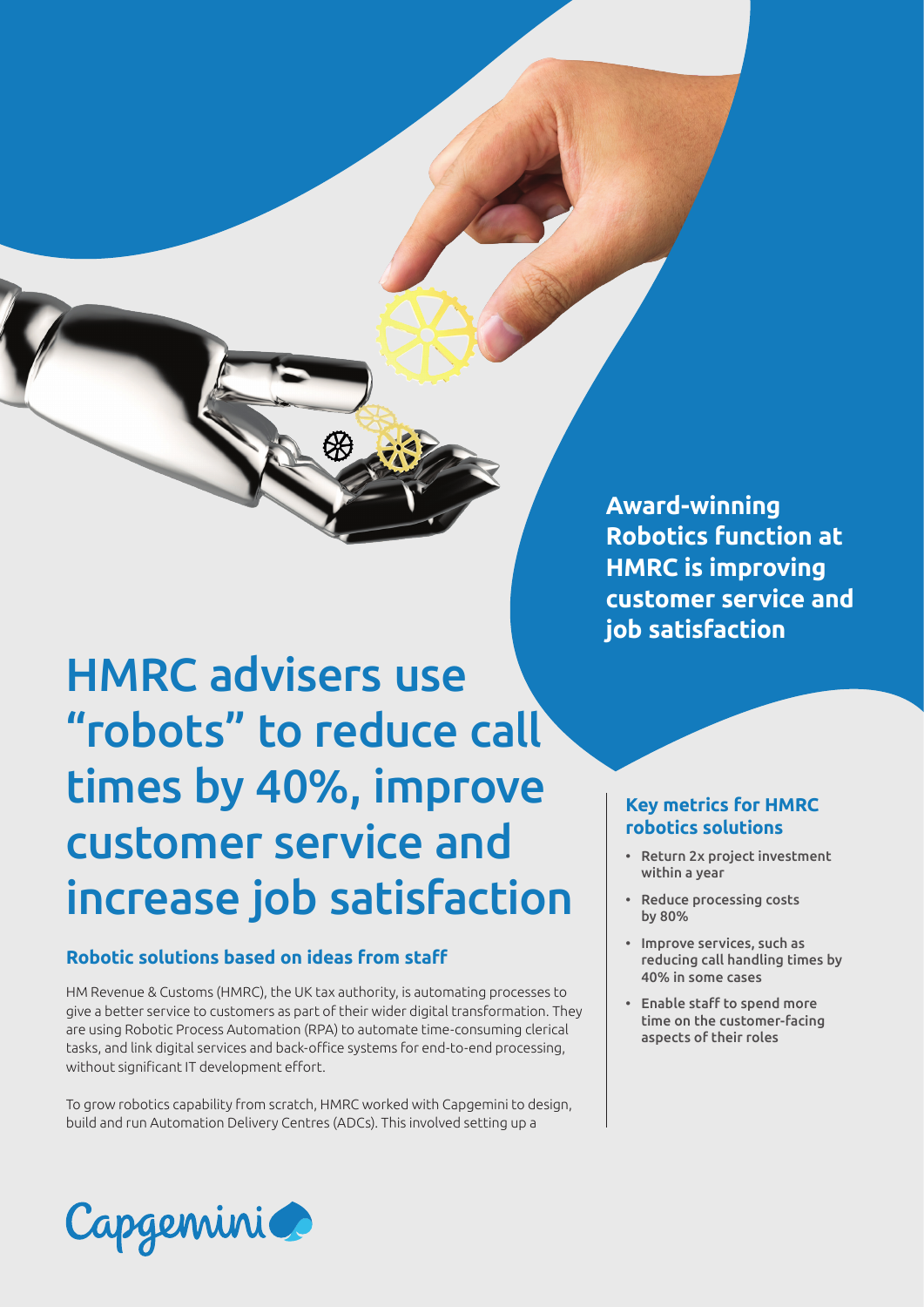$\mathbf{f}$ 

*HMRC are leading the way for Government in using RPA to deliver real savings and service improvements. Their vision and pioneering approach, creating a centre of excellence to identify opportunities and coordinate development, puts them at least two to three years ahead of the rest of Government. Their model is being mirrored by Cabinet Office to accelerate the use of RPA across government. Their willingness to share their experiences, has been instrumental in raising cross-government awareness."*

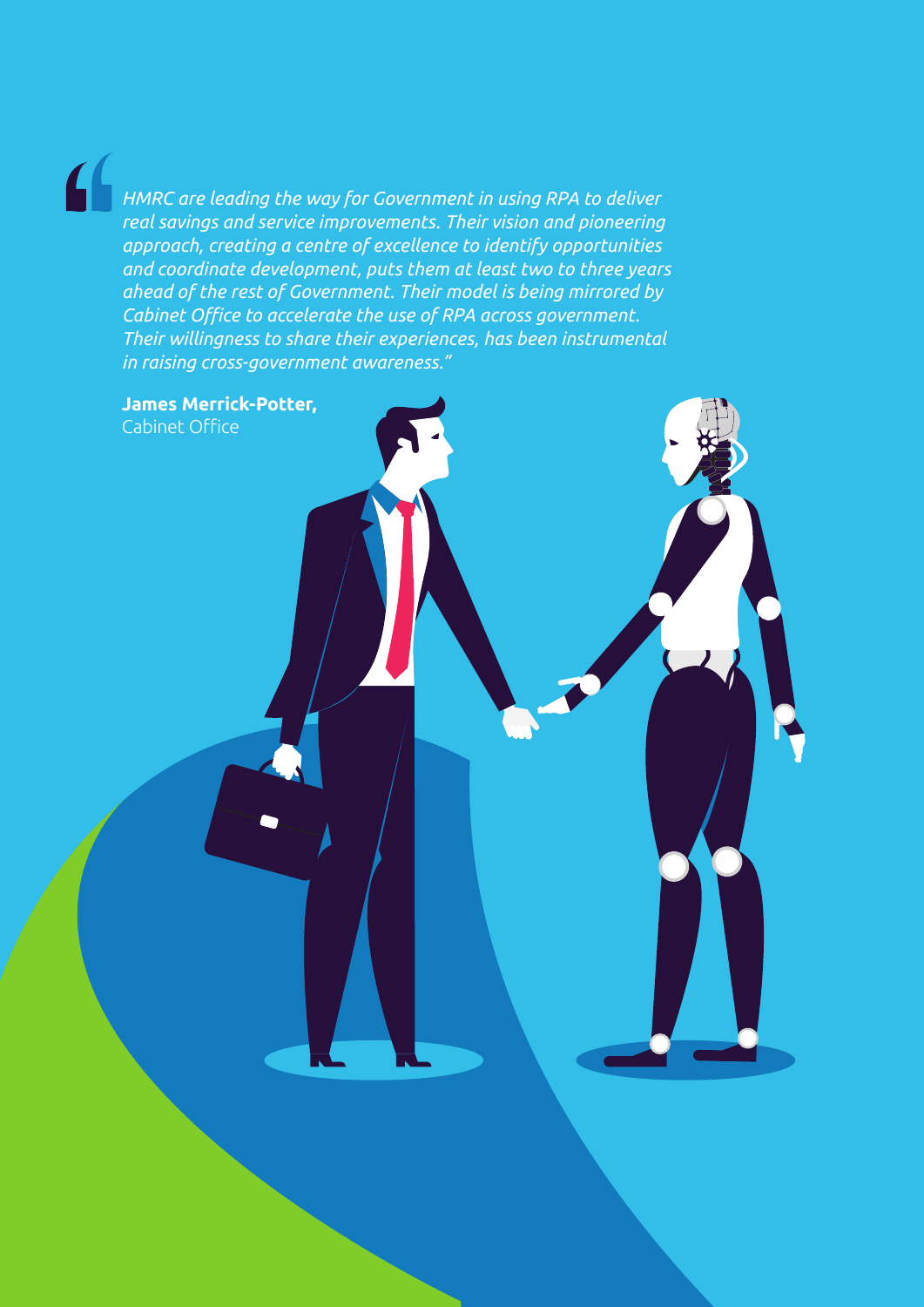*Capgemini's* 

*collaborative approach has helped push the boundaries in Robotics for our HMRC client; we believe this sets Capgemini as a class apart in this field. We believe many organisations are only starting to scratch the surface of what is possible through automation; Capgemini's ambition is to replicate the success achieved at HMRC as widely as we can, across our whole client portfolio."*

## **Matt Oakley,**

Executive Vice President, Tax and Welfare Account Executive, Capgemini UK Plc.

platform for robotics software that had never been deployed at such scale before, establishing an operating model, and building a team of experts who cross-skill new team members to meet demand.

The ADCs opened in April 2016, and within just 18 months they delivered 56 solutions that have handled nearly 7.5 million robotic transactions and are used by over 11,500 staff. HMRC's approach returns 2x project investment in-year and empowers their people to work with robotics, and is recognised as a leading UK Government example of using RPA to improve customer experience and job satisfaction.

## **Automating processes for better customer service and efficiency savings**

## **Results include:**

• Dashboards cut call times by up to 2 minutes

Dashboards give information and guidance to advisers' computer screens by automatically opening files from a number of different systems. For one dashboard, advisers previously had 66 mouse clicks to navigate different systems and they now get the information in 10 clicks to quickly provide the correct guidance.

• 85% of employer registration applications are processed automatically

Robots validate data from online applications and provide a unique reference number to new employers so they can start employing staff. If the robots detect a problem, they add helpful notes to a case file for the exceptions handling team. Employers receive confirmations quickly, and processing costs are around 80% lower.

• Processing for 255 intelligent forms, with no significant IT development effort

Robots link iForms to the Digital Mail Service (DMS) which was originally set up to manage workflow for scanned customer correspondence. This has extended DMS functionality without significant development effort, which has minimised costs at the same time as improving customer service. Around 50% of Self-Assessment and PAYE calls are from customers checking the status of their form, so the robots are reducing call centre demand.

#### • Centralised governance in the ADC

HMRC's Automation Delivery Centre (ADC) manages Robotic Process Automation (RPA) solutions from two UK centres which are co-located with Digital Delivery Centres. The ADC is made up of multi-disciplined teams of experts from HMRC and Capgemini who manage best practice robotic automation delivery across multiple projects.

Robotics process, technology and digital specialists work with business owners to understand user requirements for business solution design and service management. They work together using agile methods to build, test and iterate robotics solutions quickly, and to ensure the automation will boost productivity and reduce processing costs.

The ADC evaluates project ideas which come from staff across the organisation. Viable suggestions get put forward to the Robotic Automation Board for review, and the ADC manages the pipeline of proposals and delivery. When projects are approved, ADC teams ensure solutions are built around user stories, and automation components are re-used to minimise IT development work. It can take as little as 5 weeks to take ideas through the Discovery, Alpha, Beta and Live phase.